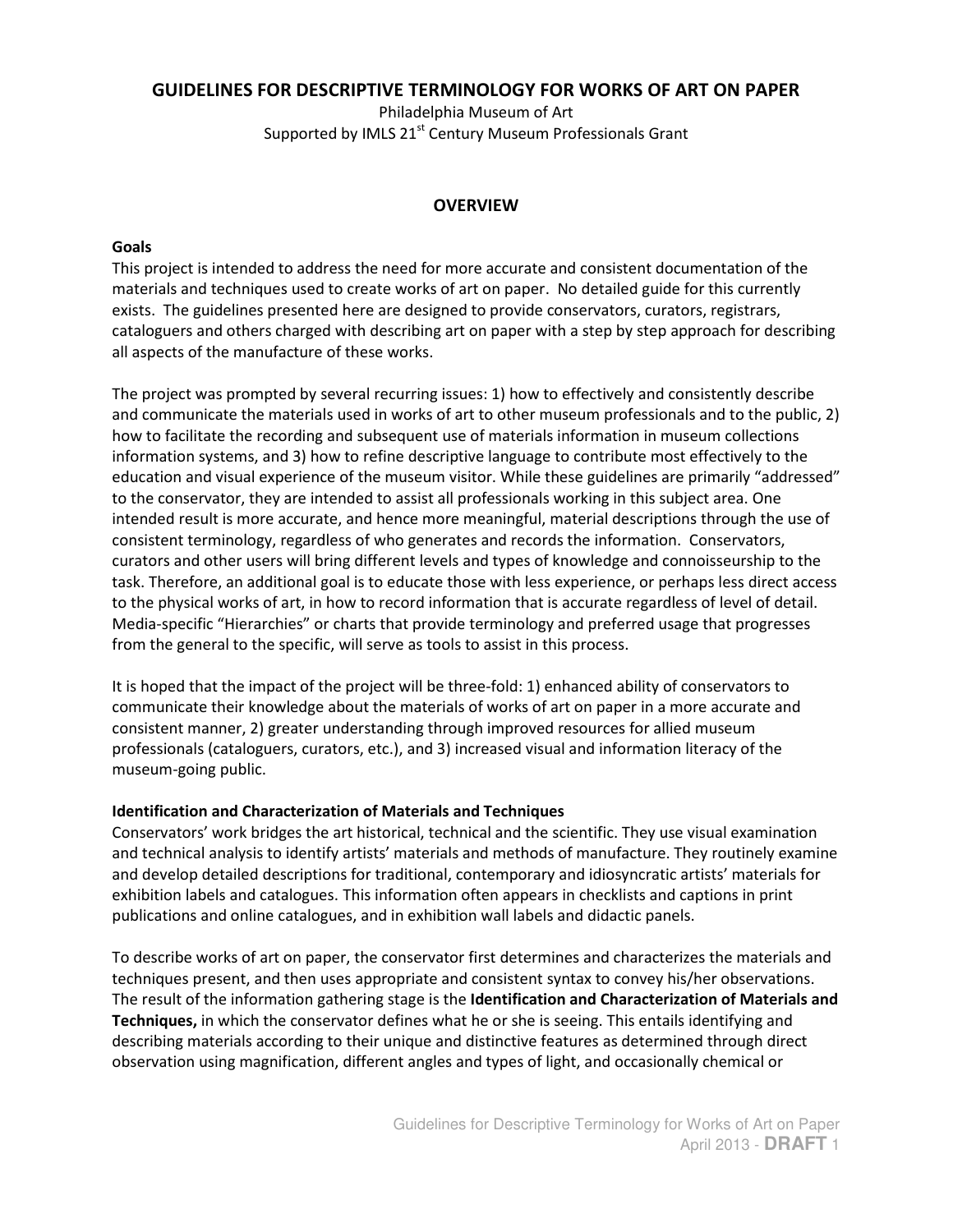instrumental analysis. It combines knowledge of the physical characteristics of materials and techniques and the time periods in which they were used. It may involve research such as consulting comparative images (photomicrographs), timelines and other reference materials. Connoisseurship, the instinct and the critical judgment developed through a deep knowledge of these materials, is a vital component. Identification and Characterization of Materials and Techniques is addressed in Part 1 of the Guidelines.

### **Rules of Syntax**

Once conservators have gathered the information, they need a consistent approach for assembling that information in order to achieve a degree of logical coherence and accuracy. This brings into play the **rules of syntax**, which govern the way words are combined, the structure or order of elements, punctuation and other grammatical issues. The rules of syntax may be the most important aspect of the guidelines – guiding the writer in how to record and order what he/she has deciphered in a detailed, yet economical form, typically from most to least dominant material. Syntax is addressed in Part 2 of the Guidelines.

During this project, certain resources were relied upon repeatedly and thus are not specifically referenced throughout the Guidelines. These include:

- Getty Art and Architecture Thesaurus (AAT)
- CAMEO: Conservation and Art Material Encyclopedia Online [http://cameo.mfa.org](http://cameo.mfa.org/)
- Whitney Museum of American Art in-house Collections Documentation Initiative (CDI) terminology and terminology hierarchy
- Art Institute of Chicago Italian Drawings Survey Guidelines
- Exhibition and collection catalogues from various museums (included in the bibliography)
- Other print and drawing materials encyclopedias/publications, and collections information presented on museum websites (included in the bibliography)

### **Information Storage and Use – Museum Collection Information Systems**

Since most large institutions use a collections database that is routinely accessed by staff from many departments and who may work in several locations, this project includes identifying user groups as well as recording "levels of information." In fact, after the conservation survey of works of art on paper undertaken at the Whitney Museum of American Art in 2008-2010, the complexity of these issues precipitated the formation of an internal committee at that institution to retroactively evaluate terminology and protocols devised and implemented during the survey – with consideration for interdepartmental retrieval and use of information.

The development of museum collections information systems has in many ways by-passed the once routine internal dialogue that led to a critical review of the materials and techniques used in individual works of art. That is to say, when information now is being entered into such databases, often by cataloguers not trained in materials identification, the entry takes on the appearance of authority yet may not even be the result of a formal assessment of the actual object. Technical descriptions entered into such systems are often used either out of context or without full appreciation or understanding of their nuances. For example, descriptions are often extracted from a collections database for a specific use (e.g., as an image caption in a publication) without first being vetted by curators for accuracy or consulting a conservator for close visual assessment of the object. Scrutiny of wall labels in museum exhibitions reveals the ongoing struggle of how to bring clear and accessible (and consistent), yet technically-accurate and interesting information to the viewer. A quick internet search of online museum collections catalogues exposes inconsistent descriptions and misidentified processes,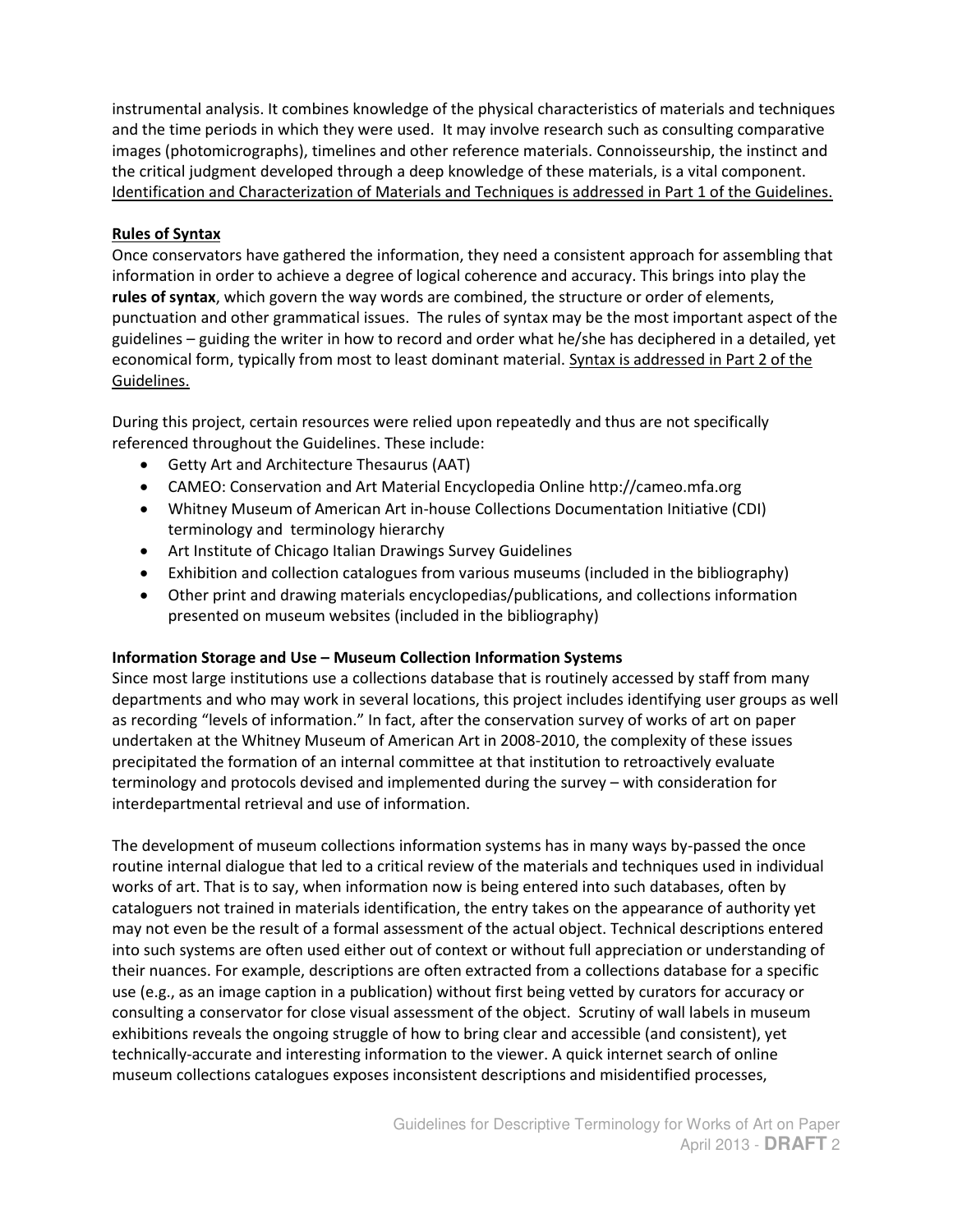sometimes for the same object (e.g., print multiples). Even in the same print publication, descriptions often vary both in technical degree and language use. These examples highlight the pressing need for guidelines to direct how information about materials and manufacture is documented, used and understood in the broader museum context.

The "Medium" field/descriptions in collections information systems typically define(s) the physical or material aspects of a work of art, including design media (watercolor, acrylic, gold leaf), techniques and processes (collage, etching), and sometimes support (paper, board, other). To better inform an understanding of methods of manufacture, implements and manipulations of media are also traditionally included (*pen* and ink, watercolor *with scraping*). Often extracted directly from collections information systems for wall labels, websites and exhibition catalogs, such descriptions greatly inform the viewer's experience/understanding of the material work of art relative to the artist's working methods, and yet vast inconsistencies are found in the presentation of this information not only in comparisons across collections, but often within single institutions.

These guidelines are intended to guide conservators and other museum professionals in selecting terms and standardizing descriptions for drawings and prints in dedicated fields in collections databases. Guidelines for improved practices for recording changes made in information databases are also included. Additionally, these guidelines make a call for direct visual examination when describing works of art. Though it is hoped that this document will benefit all museum staff charged with describing and caring for collections of works of art, the authors cannot overemphasize the importance of involving conservators in the process of identifying and describing media and techniques for all works of art.

# **Levels of Description – Using Dedicated Fields in Collections Information Systems**

This section addresses the recording of three levels of information describing materials and techniques*.*  It is proposed that three levels of detail (using three different dedicated fields in collections information systems) be used to record and store descriptive information about print and drawing mediums. In addition, it is recommended that detailed information about print and drawing supports be recorded in the "support" field included in most collections database, and that changes/updates to any of this information be tracked in a concise and consistent way. The use of three distinct levels of media description allows an individual/institution to capture a range of information in designated fields in collections information systems for different purposes.

The "extended" description (Level 2) is the primary focus of these guidelines, and reflects the principal goal of describing the works of art as concisely and consistently as possible, while conveying maximum information. Ideally, such descriptions (and all descriptions) will derive from direct visual examination of a work of art and will follow the rules set forth in this document for language, syntax and order. When there is doubt (or a material cannot be discerned visually with some degree of certainty), a less detailed approach using more general terms drawn from the print and drawing hierarchies is preferred.

 Level 1: **Medium**. This is the simplest or most concise description of materials and techniques for a given work of art and may be the description displayed on the front tab of a collections information system or that appears on exhibition wall labels or a museum website. It may reflect institutional or curatorial preferences and protocols applied to the Extended Medium description (level 2 below). It may be the same as that description (contain it in its entirety) or be derived from it by the conservator, curator or cataloguer in abbreviated or slightly altered form.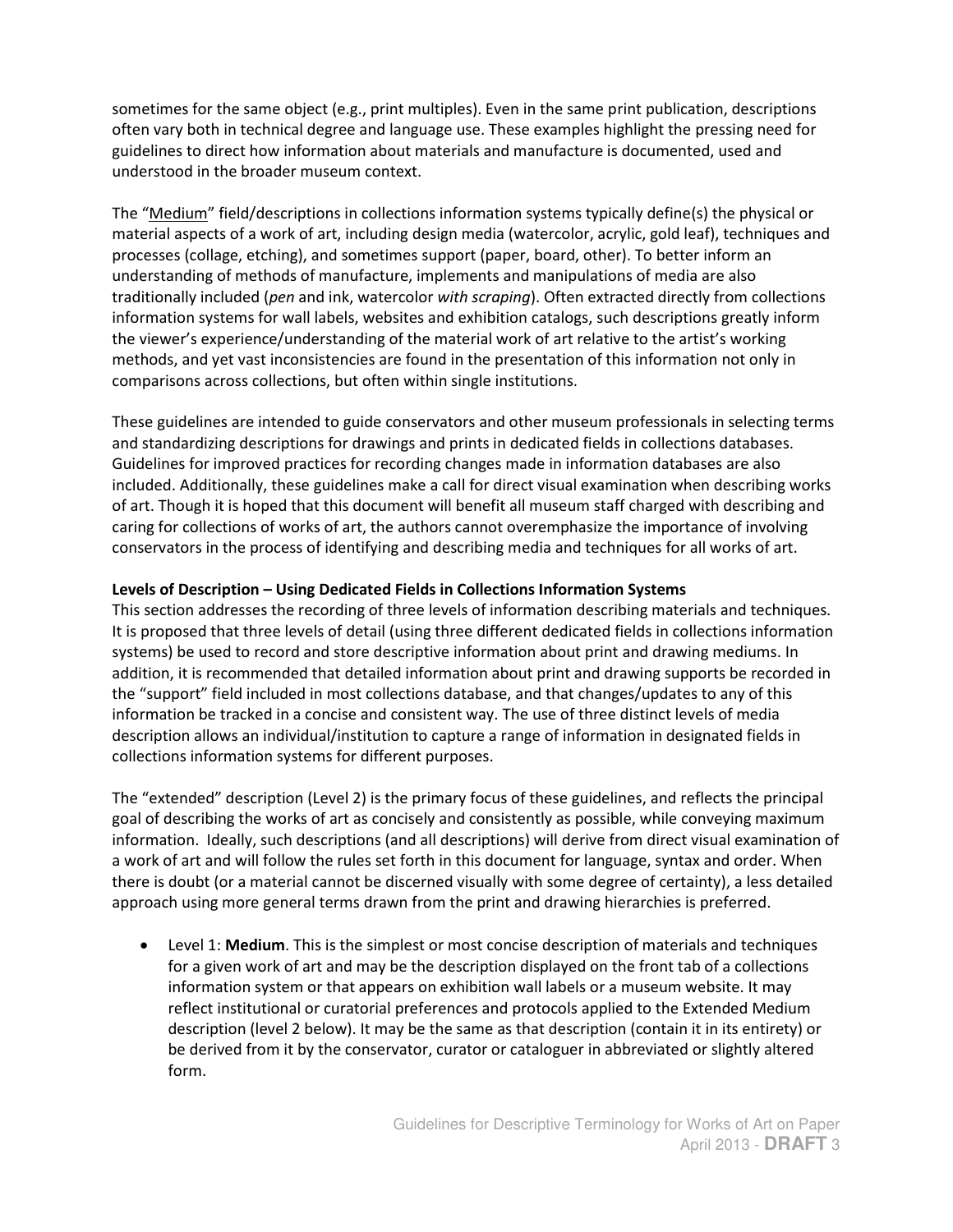- Level 2: **Extended Medium**. This description is the focus of these guidelines. It is a detailed yet concise description of the work of art, the result of a conservator's close scrutiny of an object, or of close assessment by a curator or cataloguer. As described in these guidelines (and aided by referencing the hierarchies, glossaries and lists of terms), the word choices should follow the rules of syntax and accurately characterize aspects of manufacture.
- Level 3: **Notes on Materials/Technique/Manufacture**. This description can be most comprehensive or highly detailed, and is intended to accommodate detailed observations and notes (possibly for conservation documentation or scholarly purposes). It may take the form of a more comprehensive materials & techniques characterization, or a range of observations not necessarily structured or limited by the rules of syntax given in these guidelines.
- **Paper/Support**: In TMS and other collections information systems, there are separate fields for Media and for Support.

**Protocols for Entering, Updating, Changing Information**. This section provides guidelines for evaluating existing descriptions from various sources such as catalogues, artist/gallery designated materials and descriptions already in a museum database. It also provides protocols for entering the descriptions into the collections information system, retaining original source information and documenting any changes made.

#### **Guidelines project staff/authorship**

Philadelphia Museum of Art: Nancy Ash, Senior Conservator of Works of Art on Paper Scott Homolka, Associate Conservator of Works of Art on Paper Stephanie Lussier, Consultant and Project Conservator Eliza Spaulding, Andrew W. Mellon Fellow in Paper Conservation

Additional Working Group support from: The Art Institute of Chicago Baltimore Museum of Art Brooklyn Museum Buffalo State College Harvard University Art Museums, Straus Center Institute of Fine Arts, New York University Metropolitan Museum of Art The Morgan Library & Museum Museum of Fine Arts, Boston Museum of Modern Art National Gallery of Art San Francisco Museum of Modern Art Smithsonian American Art Museum Yale Center for British Art Whitney Museum of American Art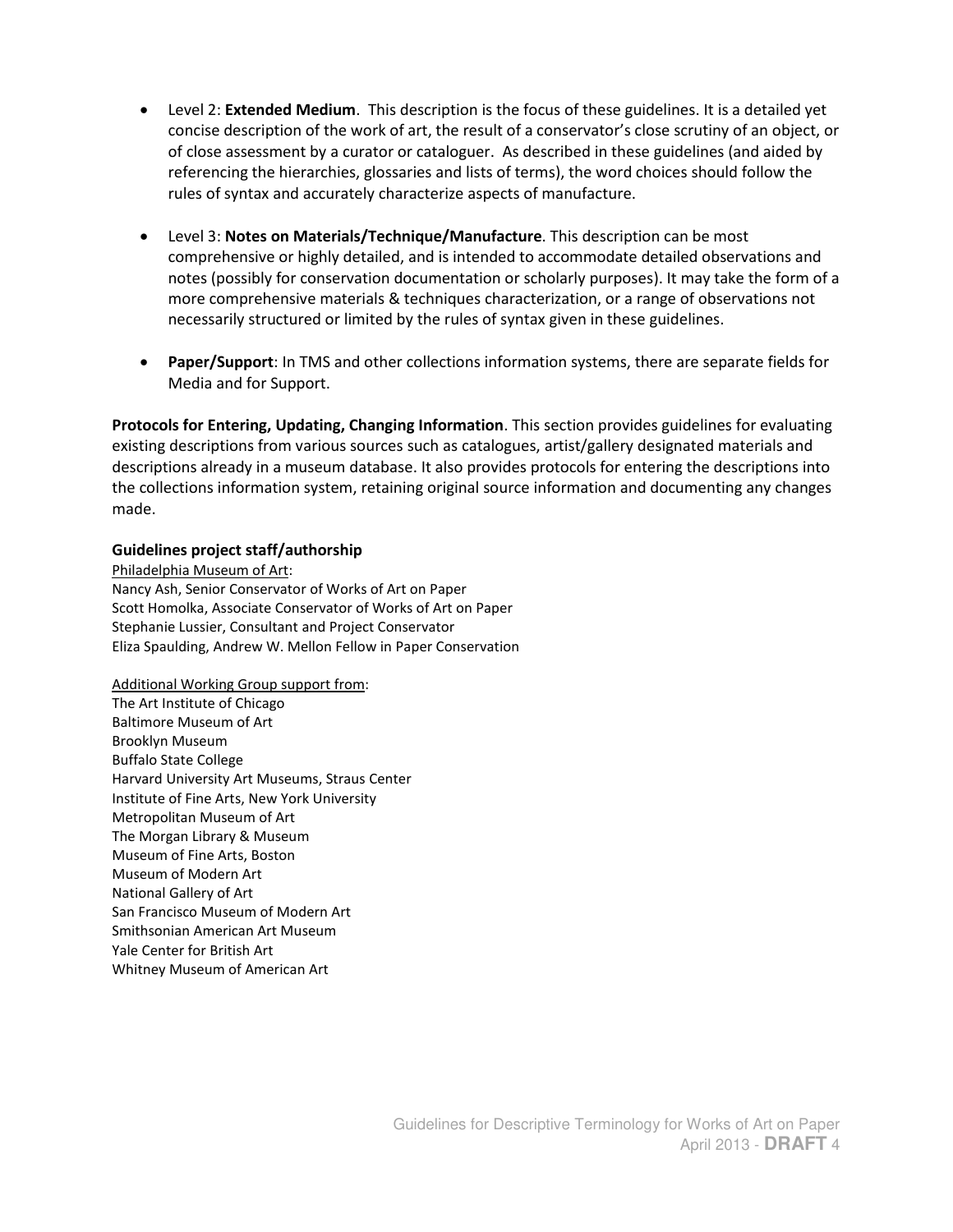# **Table of Contents**

#### **OVERVIEW**

- **Goals**
- **Identification and Characterization of Materials and Techniques**
- **Rules of Syntax**
- **Information Storage and Use – Museum Collections Information Systems**
- **Levels of Description – Using Dedicated Fields**

#### **GUIDELINES USE**

- **Objectives**
- **Choosing Terms: Using Hierarchies, Glossaries and Timelines**

#### **GUIDELINES PART I – IDENTIFICATION AND CHARACTERIZATION OF MATERIALS & TECHNIQUES**

#### **DRAWINGS**

- **I. DRY DRAWING MEDIA** 
	- A. Chalk
	- B. Charcoal
	- C. Colored Pencil
	- D. Crayon
	- E. Graphite
	- F. Metalpoint
	- G. Pastel

#### **II. INK**

- A. General Issues
- B. Brown Ink
- C. Black Ink
- D. Other Inks and Ink Pens
- E. Other Issues

### **III. PAINT**

- A. General Issues
- B. Water-based Paints
- C. Oil Paint
- D. Other Paints

### **IV. MANIPULATION & REDUCTIVE TECHNIQUES, TRANSFER, COATINGS**

- A. Manipulation, Reductive or Subtractive Techniques, Blocking, Scoring, Corrections
- B. Transfer Techniques: Squaring, Pricking, Scoring, Incising
- C. Coatings & Fixatives: Glazes, Varnishes, Fixative

### **V. NON-TRADITIONAL DRAWING MATERIALS & TECHNIQUES**

- A. Overview: Non-Traditional Materials
- B. Re-purposed or Found Materials

### **VI. COLLAGE & MATERIAL ADDITIONS**

# **VII. SELECTING TERMS: USING DRAWING MATERIALS GLOSSARY, TIMELINE and HIERARCHIES OF DRAWING TERMS**

H. Other Dry Media I. Dry media that cannot be identified J. Dry Drawing Media Differentiation K. Implements L. Manipulation